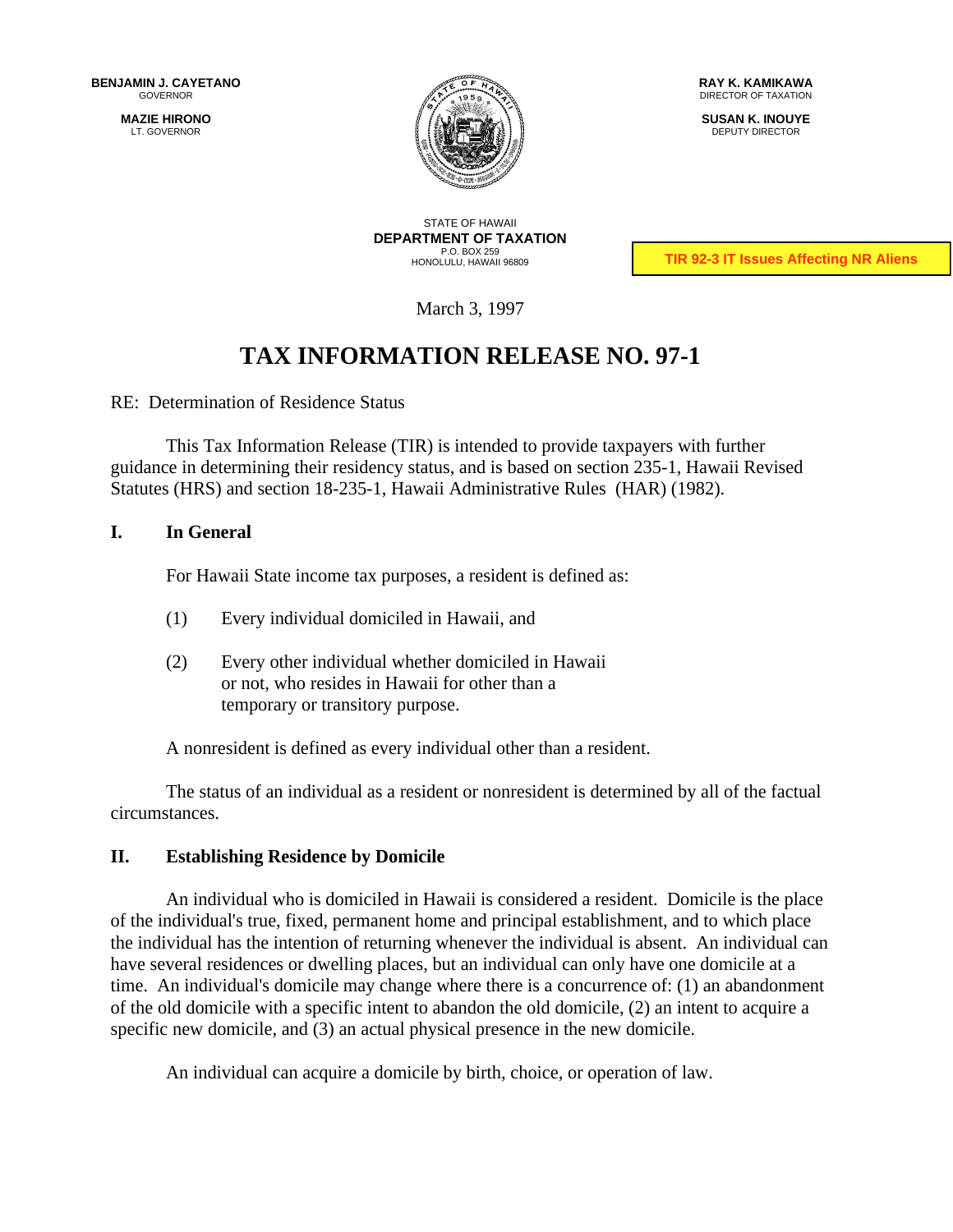## **Tax Information Release No. 97-01 Page 2 March 3, 1997**

# **A. Domicile by Birth**

"Domicile by birth" is acquired by every individual at birth and continues until replaced by the acquisition of another domicile. A child is given the domicile of the child's parents at the time of the child's birth. A domicile by birth, however, may not be the same place where the child is born. If the domicile of the parents is other than where the child is born, the parents' domicile is the domicile of the child.

If a child is born to parents who have different places of domicile, the child's domicile will generally be the same as the domicile of the parent who is able to claim the child as a dependent.

**Example 1:** A, a domiciliary resident of Hawaii, married a domiciliary resident of Oregon. Their first child was born in Hawaii and their second child was born in Texas. A files a separate Hawaii resident income tax return. A is able to claim both children as dependents.

Conclusion: Both children are deemed to be domiciliary residents of Hawaii since A, a domiciliary resident of Hawaii, is able to claim both children as dependents.

# **B. Domicile by Choice**

"Domicile by choice" is a domicile chosen by an individual to replace the individual's former domicile. An individual can acquire a domicile by choice when (1) the individual is no longer eligible to be claimed as a dependent on another person's federal or Hawaii income tax return, and (2) the individual has reached the legal age of majority in Hawaii. The individual may then voluntarily establish the place of the individual's domicile wherever he or she may be. In doing so, however, the individual must meet all the requirements of law for the purpose of establishing a new domicile.

**Example 2:** B was born in Honolulu to domiciliary residents of Hawaii, attended grade school and high school here, then lived on the mainland while attending college for 4 years. During this period, B did not own any property in Hawaii, did not vote in Hawaii, had no bank or savings accounts in Hawaii, and did not belong to any church, social or business groups or associations. Upon B's graduation from college, B decided to make his home in California and B did, in fact, establish permanent domicile there. B bought a home, voted in California elections, became active in community affairs, and joined various school and business clubs. After working for several years in California, B departed for the Trust Territory on a 2-year contract where B is presently working for a mainland contractor.

Conclusion: B is deemed to be a domiciliary resident of Hawaii at birth. During the 4-year period that B lived on the mainland while attending college, B remained a resident of Hawaii. A Hawaii domiciliary resident who attends school outside of Hawaii remains a Hawaii domiciliary resident unless the individual establishes a domicile outside of Hawaii. B abandoned B's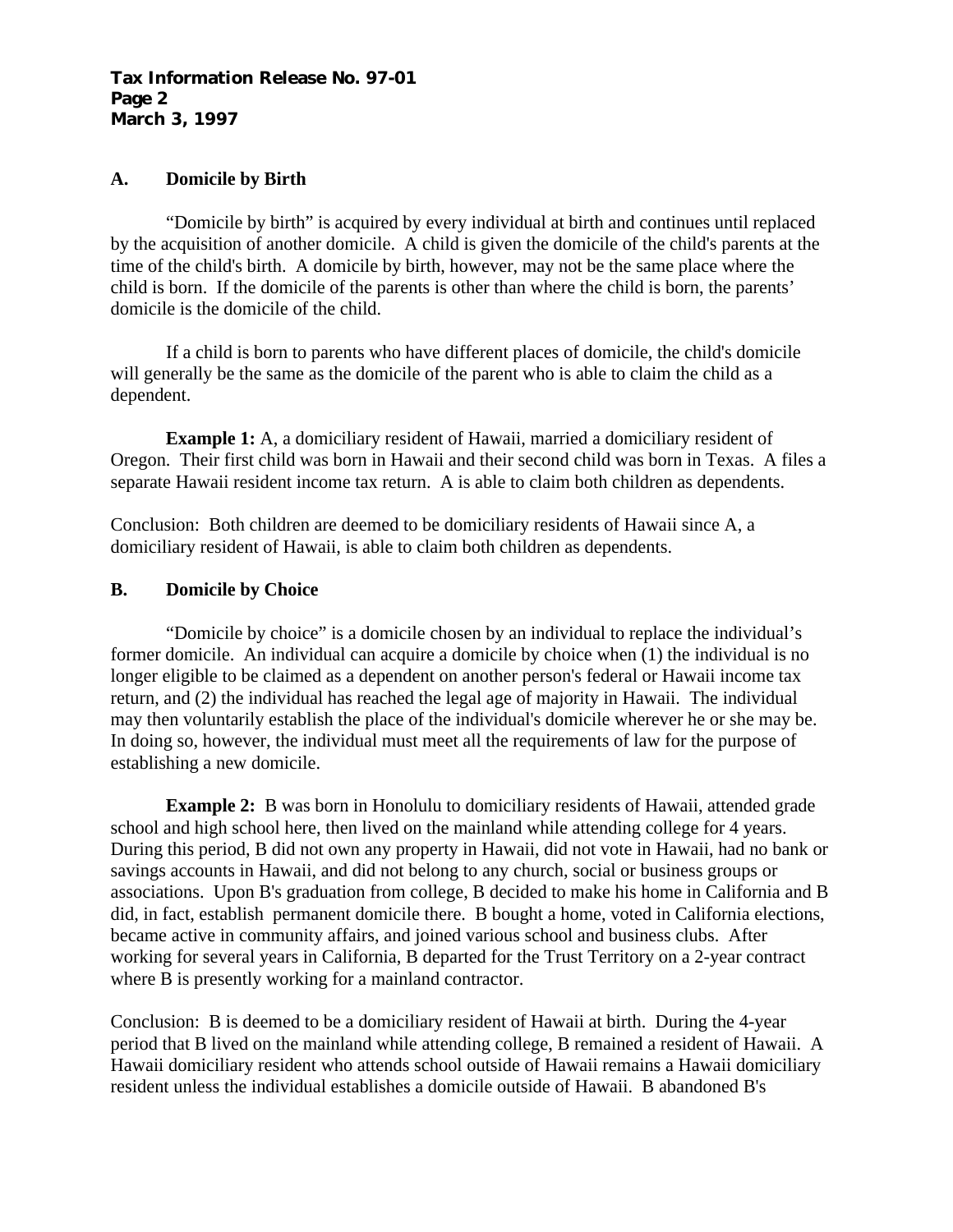## **Tax Information Release No. 97-01 Page 3 March 3, 1997**

domicile in Hawaii when a permanent domicile was established in California upon B's graduation from college. B is now deemed to be a nonresident of Hawaii.

**Example 3:** C, a resident of Hawaii, attended college on the mainland. While there, C traveled to a foreign country to perform mission work. Upon returning to the mainland, C completed college. C then returned to Hawaii and got married. C secured employment with an agency of the United States government and moved to Japan to work. In C's applications for employment, transportation agreement, passport, and other formal documents and papers pertaining to employment in Japan, C stated that C's legal residence was in Honolulu, Hawaii. C continued to make deposits in C's bank and savings and loan company in Hawaii. C also opened a bank account in Japan and made some investments through Japan companies. It was not C's intention to make Japan C's permanent and indefinite home. Accordingly, C made no effort to establish a new domicile in Japan nor to abandon the old domicile in Hawaii.

Conclusion: C is deemed to be a resident of Hawaii during the period that C attended college on the mainland, traveled to a foreign country to perform mission work, and worked in Japan. A Hawaii domiciliary resident who attends school outside of Hawaii remains a Hawaii domiciliary resident unless the individual establishes domicile outside of Hawaii. It is apparent that C did not establish the foreign country or Japan as a permanent home. C was in the foreign country only for the purpose of performing mission work and is in Japan only for the purpose of employment and has not acquired a new domicile. Nor has C abandoned the domicile in Hawaii. Under the facts presented, the same answer would apply if C was working in Korea, Germany, on the mainland United States, or elsewhere.

**Example 4:** D, a resident of Hawaii, contracts to work for a company in Japan. The contract is a renewable 3-year contract. D is married and D's spouse and children accompany D to Japan. D rents a home and opens bank accounts in Japan. D's children attend local schools in Japan. D does not own any property in Hawaii and has not voted in Hawaii since moving to Japan. At the end of the 3-year contract, D renews D's contract with the company in Japan for another 3 years. At the renewal period, D's applications for employment, transportation agreement, passport, and other formal documents and papers pertaining to employment in Japan stated that D's legal residence was in Honolulu, Hawaii. It was not D's intention to make Japan D's permanent and indefinite home. Accordingly, D made no effort to establish a new domicile in Japan nor to abandon the old domicile in Hawaii.

Conclusion: D is deemed to be a resident of Hawaii during the period that D worked in Japan. It is apparent that D did not establish Japan as a permanent home. D is there only for the purpose of employment and has not acquired a new domicile. Nor has D abandoned the domicile in Hawaii. Under the facts presented, the same answer would apply if D was working in Korea, Germany, on the mainland United States, or elsewhere.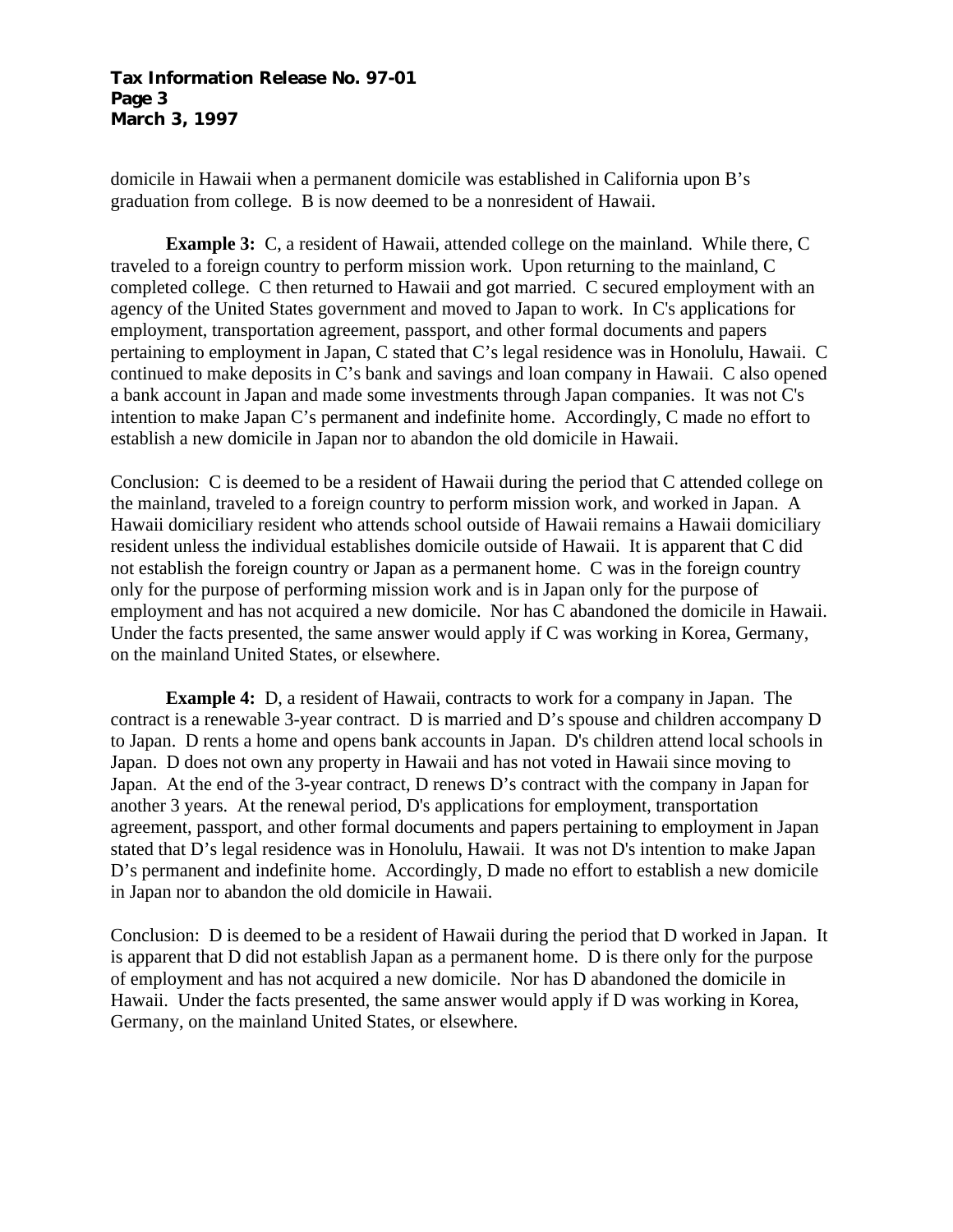## **Tax Information Release No. 97-01 Page 4 March 3, 1997**

# **C. Domicile by Operation of Law**

<span id="page-3-0"></span>"Domicile by operation of law" is one which is assigned or attributed to an individual by law independently of the individual's residence or intention. In the usual case, domicile by operation of law is applied to those individuals, who, because of certain disabilities, are unable to acquire a domicile by choice. These would include such individuals as minor children and incompetents.

If a child becomes a dependent, for tax purposes, of someone with a different domicile, the child's domicile will generally be the same as the domicile of the individual who is able to claim the child as a dependent.

**Example 5:** E, a Hawaii domiciliary resident, has one child from an earlier marriage to another Hawaii domiciliary resident. E subsequently marries F, a domiciliary resident of Utah. F provides all of the support for both E and E's child (F's stepchild). F is able to claim the child as a dependent.

Conclusion: The child is deemed to be a nonresident of Hawaii since F, a domiciliary resident of Utah, claims the child as a dependent.

The question of domicile is one of law and fact. A change of domicile will depend upon the acts and declarations of the individual concerned in order to ascertain whether or not the individual possessed the required intention which the law says the individual must have to effect a change of domicile. The status of an individual as a resident or nonresident is determined by all the factual circumstances. No single factor, such as an individual's oral declarations of intention or the marriage of a resident and a nonresident, is controlling. Some of the relevant factors include the length of time spent in Hawaii; leasing, buying, negotiating for or building a home; ownership of a motor vehicle; place of issuance of license to drive a motor vehicle; place where the motor vehicle is registered; place of marriage; where the residence of one spouse is in issue, the place of residence of the other spouse; residence of the family of the individual; place of schools attended by the individual's children; the presence of bank accounts; club memberships; place of voting; place of business interests, profession, or employment; contributions to local charities; declarations regarding residence made to public authorities, friends, relatives or employers, or in documents such as deeds, leases, mortgages, contracts, and insurance policies; proposed place of burial or acquisition of burial place for the individual or members of the individual's family; and the place to probate a will. See TIR No. 90-3 which discusses these factors in the context of the income taxation and eligibility for credits of an individual taxpayer whose status changes from resident to nonresident or from nonresident to resident.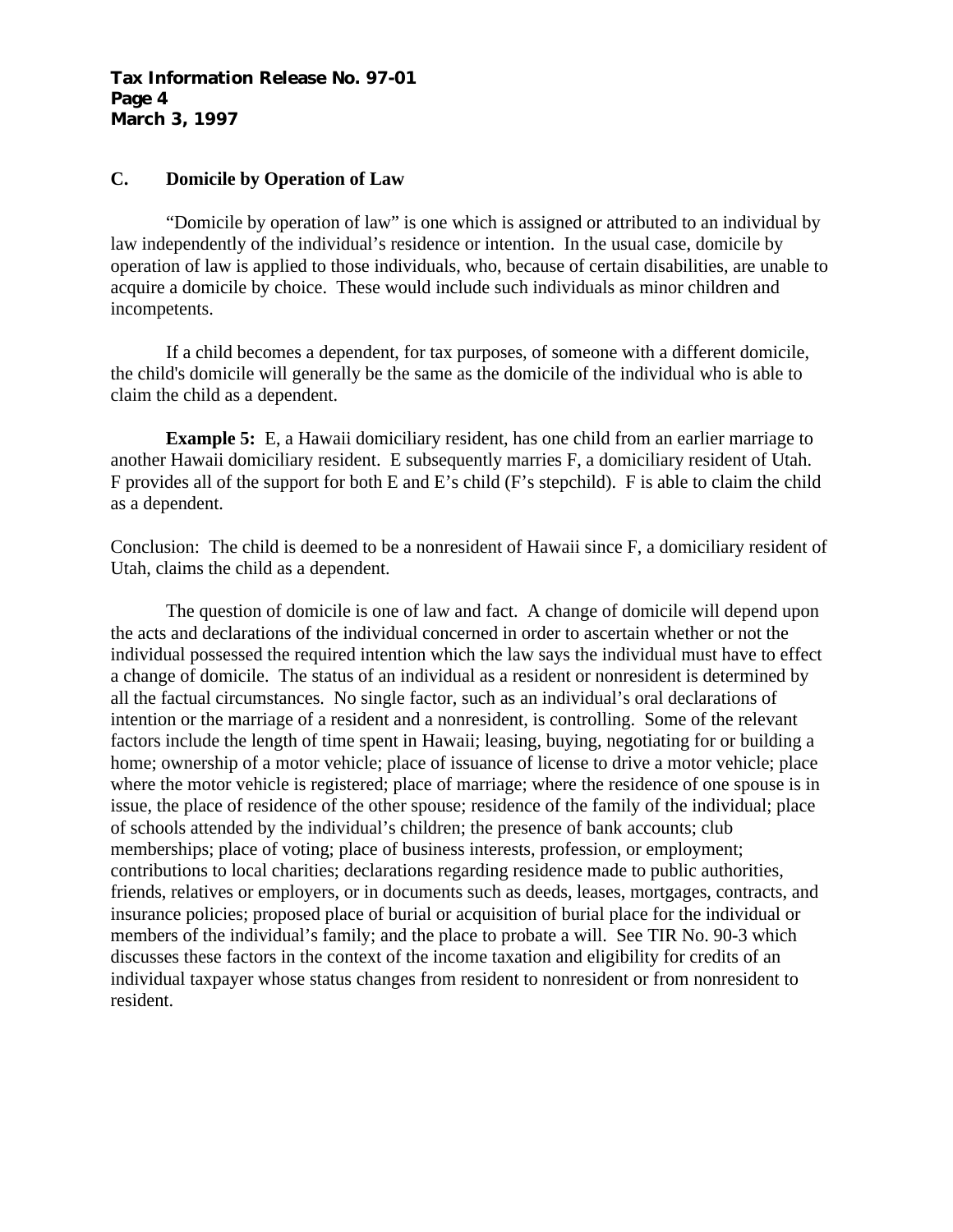

## **III. Establishing Residency by Residing in Hawaii**

An individual who is not domiciled in Hawaii may acquire the status of a resident by virtue of being physically present in Hawaii for other than temporary or transitory purposes. See section 235-1, HRS (Definition of "Resident").

Whether or not the purpose for which an individual is in Hawaii will be considered temporary or transitory in character will depend upon the facts and circumstances of each particular case.

If an individual is simply passing through Hawaii to another state or country, or is here for a brief rest or vacation, the individual is in Hawaii for temporary or transitory purposes. Also, if an individual's presence in Hawaii is required for a short period to complete a particular transaction or perform a particular contract, the individual will be deemed to be in Hawaii for a temporary or transitory purpose and will not be deemed a resident.

If, however, an individual is in Hawaii to improve the individual's health and the individual's illness is of such a character as to require a long or indefinite period to recuperate, or the individual is here for business purposes which will require a long or indefinite period to accomplish, or is employed in a position that may last permanently or indefinitely, or has retired from business and moved to Hawaii with no definite intention of leaving shortly thereafter, the individual is in Hawaii for other than a temporary or transitory purpose and will be deemed a resident.

If an individual has been in Hawaii more than 200 days of the taxable year in the aggregate (not consecutive), the individual is presumed to have been a resident of Hawaii from the time of the individual's arrival. The presumption may be overcome if the individual rebuts the presumption with evidence satisfactory to the Department of Taxation that the individual maintains a permanent place of abode outside of Hawaii and is in Hawaii for a temporary or transitory purpose.

**Example 6:** G, a civil engineer, is domiciled in New York where G owns a house in which G's family lives. G votes in New York, maintains a bank account there and returns to his home in New York whenever possible. G is employed by a company as supervising engineer of its projects. In 1995, the company enters into a contract for construction work in Hawaii which will require G to spend 18 months in Hawaii. G comes to Hawaii and spends nearly the whole of 1995 here, living in a rented apartment. G's spouse and family remain in New York except for a summer visit to Hawaii. Upon completion of the project, G will return to New York to await another assignment.

Conclusion: Since G has been in Hawaii more than 200 days of the taxable year in the aggregate, G is presumed to have been a resident of Hawaii from the time of G's arrival. G, however, rebuts the presumption under the above circumstances showing that G maintains a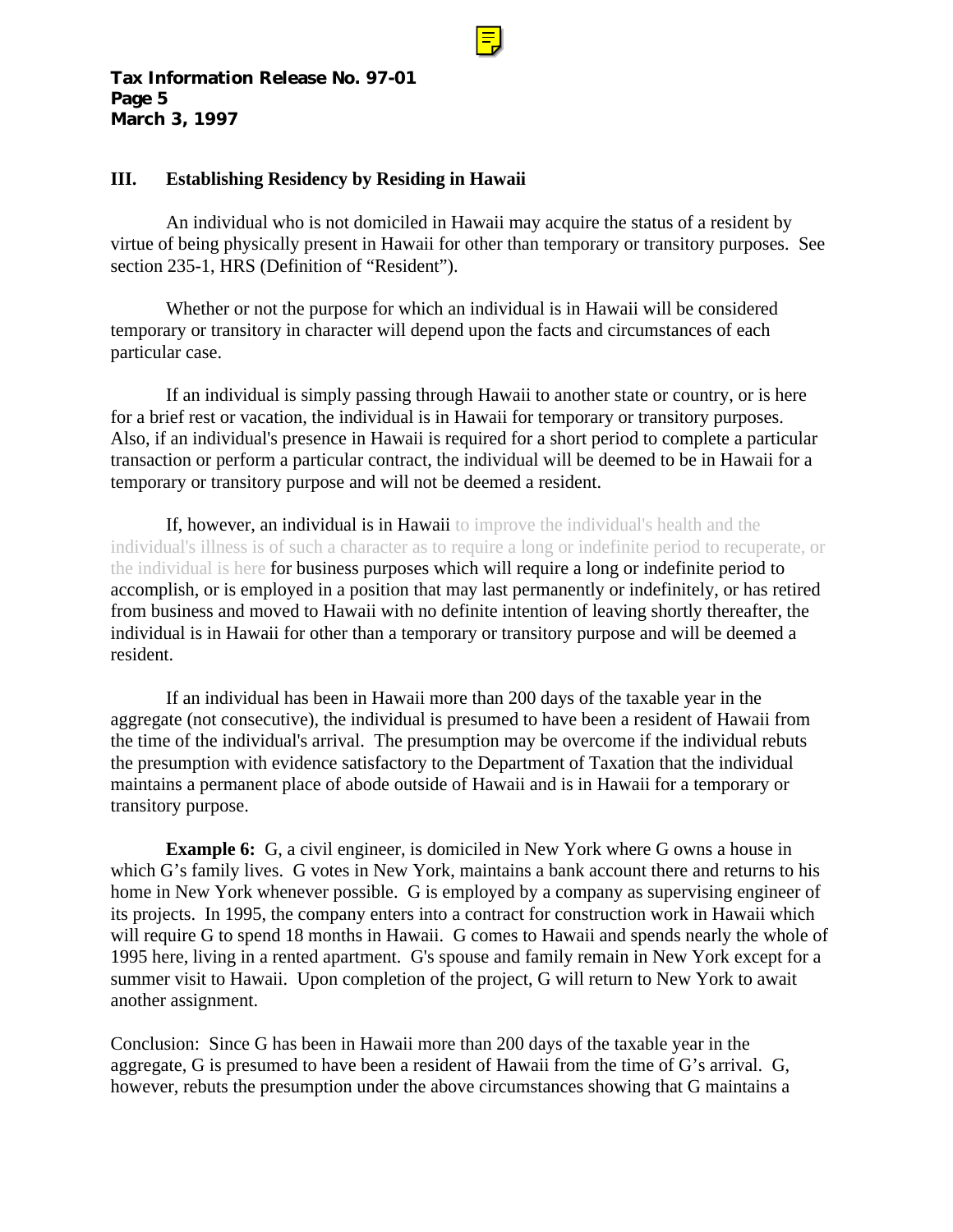# <span id="page-5-0"></span>**Tax Information Release No. 97-01 Page 6 March 3, 1997**

permanent place of abode outside Hawaii and is in Hawaii for a temporary or transitory purpose. Accordingly, G is deemed to be a nonresident of Hawaii.

**Example 7:** H, a civil engineer, is domiciled in California. H is employed by a company in California. In 1991, H was transferred to Hawaii with the same company. H did not request the transfer to Hawaii. The transfer was made for the convenience of H's employer and H was required to work indefinitely in Hawaii or lose H's position with the company. H's spouse and children accompanied H to Hawaii. H has always considered California to be H's permanent home and always intended to return to California. No affirmative steps were taken either to abandon the domicile in California or to establish a permanent domicile in Hawaii.

Conclusion: H is deemed to be a resident of Hawaii. Although H is domiciled in California, H is in Hawaii for other than a temporary or transitory purpose since H's employment in Hawaii is for an indefinite period.

Since each state's definition of "resident" may be different, it is possible for an individual to be considered a resident of more than one state.

# **IV. Individual's Presence or Absence in Compliance with Military or Naval Orders, While Engaged in Aviation or Navigation, or While a Student**

An individual's status as a resident or nonresident shall not change **solely because of** the individual's presence or absence in compliance with military or naval orders of the United States, while engaged in aviation or navigation, or while a student at any institution of learning. See section 235-1, HRS.

A nonresident individual who is in Hawaii (1) on military duty, (2) while engaged in aviation or navigation, or (3) while attending school is not a Hawaii resident unless the individual establishes domicile in Hawaii. Similarly, a Hawaii domiciliary resident who (1) enters the military and is stationed outside of Hawaii, (2) is outside of Hawaii while engaged in aviation or navigation, or (3) attends school outside of Hawaii remains a Hawaii domiciliary resident unless the individual establishes domicile in the other state or foreign country.

Spouses of nonresident service members, crew members, or students who came to Hawaii will remain nonresidents of Hawaii if their principal reason for moving to Hawaii was to accompany their spouse, and if it is their intention to leave Hawaii when their spouse is transferred, discharged, or, in the case of the student spouse, graduates.

**Example 8:** J is employed by an interstate airline as a crew member. J has no family. J votes in Pennsylvania, where J was born and raised, and which J regards as J's domicile. J lays over in Hawaii between flights and for rest periods, using hotel accommodations. In 1994, J is physically present in Hawaii for more than 200 days during the calendar year.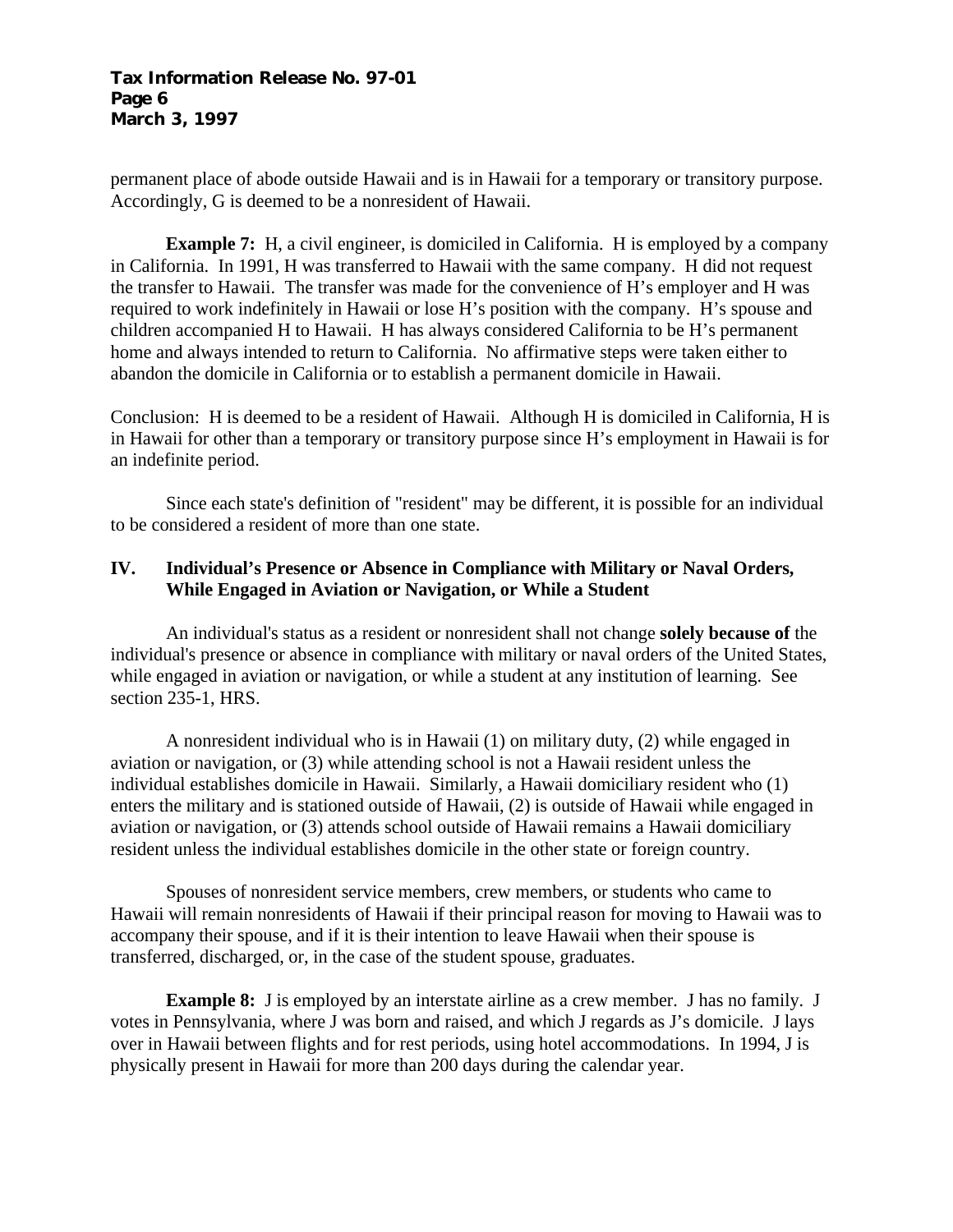## **Tax Information Release No. 97-01 Page 7 March 3, 1997**

Conclusion: J is deemed to be a nonresident of Hawaii. This example falls under the provision of the statute which provides that a person shall not be deemed to have gained a residence in Hawaii simply because of the presence in Hawaii while engaged in aviation.

**Example 9:** Mr. and Mrs. K are residents of Michigan. Their daughter, L, also is a Michigan resident. L came to Hawaii to attend college and took action to become a permanent resident of Hawaii. L closed her bank account in Michigan and opened a bank account in Hawaii. L also became a member of a local church in Hawaii. Although L works part-time, more than half her support comes from her parents. Her parents are able to claim her as a dependent.

Conclusion: L is deemed to be a nonresident of Hawaii. Although L took action to become a permanent resident of Hawaii, her principal reason for being in Hawaii is to attend college. This example falls under the provision of the statute which provides that a person shall not be deemed to have gained a residence in Hawaii simply because of the presence here while attending school. A nonresident individual who is in Hawaii while attending school will not be deemed to be a resident of Hawaii unless the individual establishes domicile in Hawaii. L cannot establish a new domicile in Hawaii since L is still eligible to be claimed as a dependent on L's parents' federal income tax return.

**Example 10:** M, who was born and educated in Hawaii, enlisted in the military and was stationed outside of Hawaii. M has the intention of returning to Hawaii after discharge from the military. Accordingly, M made no effort to establish a new domicile outside of Hawaii nor to abandon M's old domicile in Hawaii.

Conclusion: M is deemed to be a resident of Hawaii regardless of the length of M's absence from Hawaii while stationed at bases outside of Hawaii.

See TIR No. 90-10 for a discussion on the taxation and the eligibility for personal exemptions and credits of residents and nonresidents in the military and spouses and dependents of persons in the military.

# **V. Aliens**

In the past, the Department of Taxation has treated an alien (an individual who is not a U.S. citizen) as a nonresident of Hawaii if the alien did not have permanent resident alien status (green card) in Hawaii. After consideration of this issue, it is concluded that although an alien who does not have a green card cannot be domiciled in Hawaii, the alien may nevertheless be residenced in Hawaii. The Department, therefore, will consider an alien a resident of Hawaii if the alien (1) has permanent resident alien status (green card), or (2) resides in Hawaii for other than a temporary or transitory purpose. Thus, like all other individuals, the status of an alien as a resident or nonresident for Hawaii income tax purposes is determined by all of the factual circumstances.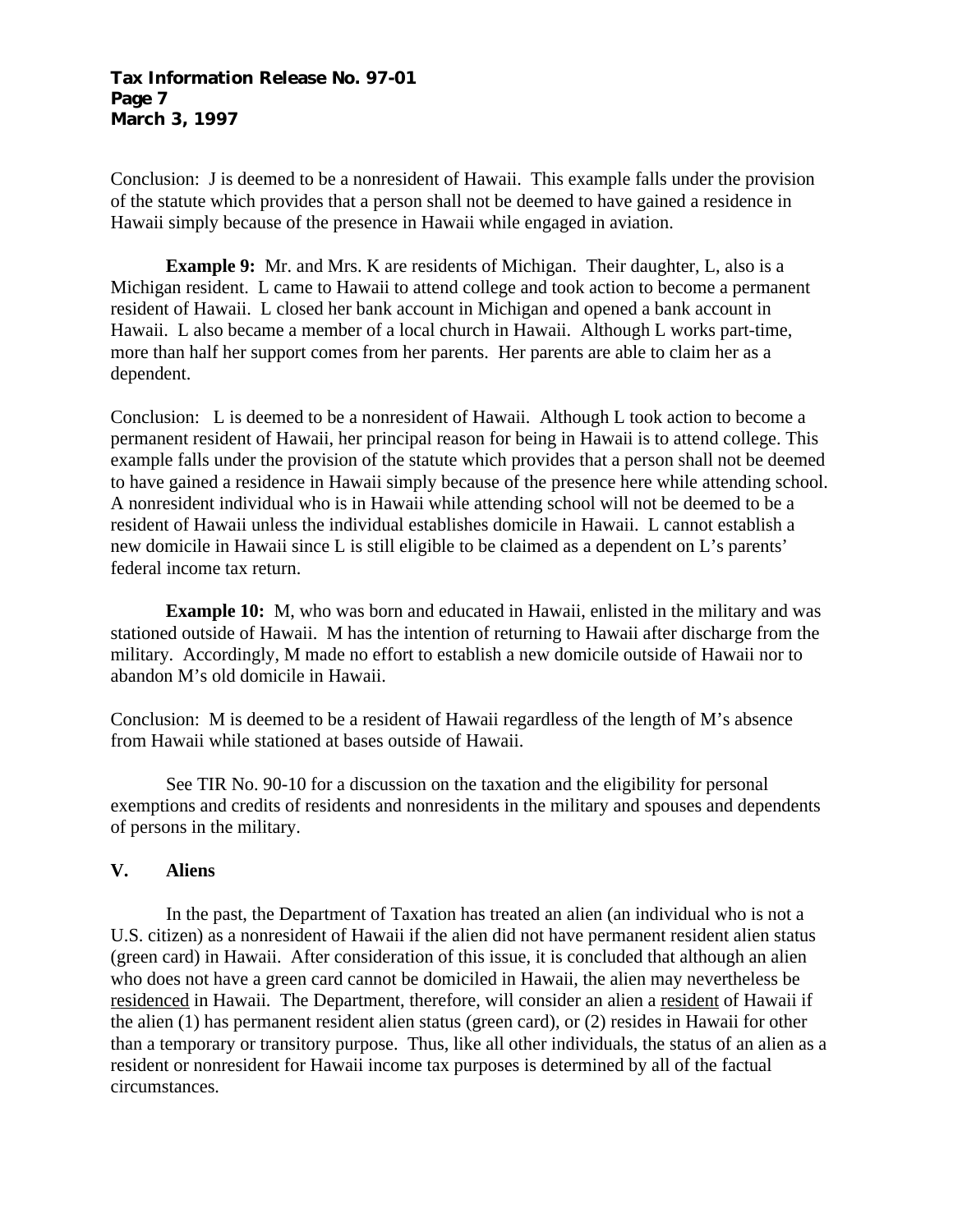#### **Tax Information Release No. 97-01 Page 8 March 3, 1997**

Hawaii has not adopted the federal provisions of Internal Revenue Code (IRC) section 7701(b) (with respect to the definition of resident alien and nonresident alien). In addition, income tax treaties between the United States and a foreign country do not apply to sub-nation states' taxing authority and therefore do not control for Hawaii income tax purposes.

In certain situations, a taxpayer may be considered a nonresident alien for federal income tax purposes and a resident for Hawaii income tax purposes. In these situations, the special rules applicable to individuals who are considered nonresident aliens for federal income tax purposes will apply when the individual files a Hawaii resident income tax return. See TIR No. 92-3 for a discussion of certain income tax issues affecting nonresident aliens.

**Example 11:** N, a Hawaii resident, married O, a citizen of Australia, while both were attending college in Hawaii. Upon their graduation from college, they both found employment in Hawaii. After their marriage, O filed the required documents and became a permanent resident alien.

Conclusion: O is deemed to be a resident of Hawaii. O acquired a new domicile in Hawaii when O became a permanent resident alien.

**Example 12:** P is a Japanese national who is domiciled in Japan. In 1995, P came to Hawaii to work. P was admitted by the U.S. Immigration and Naturalization Service as a nonimmigrant alien. P's authorized stay can be extended periodically. During 1995, P was physically present in Hawaii for more than 200 days during the taxable year.

Conclusion: P is deemed to be a resident of Hawaii. Although P is a nonimmigrant alien who is domiciled in Japan, P is in Hawaii for other than temporary or transitory purposes.

**Example 13:** Q accepted a tenure track position at the University of Hawaii, and arrived to begin employment on August 1, 1996. Q is in the U.S. on an H visa for now, but Q eventually wants to get tenure at the UH and remain in the U.S. as a permanent resident alien.

Conclusion: Although Q was not in Hawaii for more than 200 days in 1996, Q is in Hawaii for other than a temporary or transitory purpose. Therefore, Q should file as a part-year resident even though the 200 day test of the presumption of residency is not met.

**Example 14:** Mr. and Mrs. R and their son are citizens of Brazil and are in Hawaii on J visas. Mr. R is a teacher and does not meet the substantial presence test under IRC section 7701(b)(3) and is, therefore, a nonresident alien for federal income tax purposes. Mr. R files a federal Form 1040NR on which his filing status is required to be married filing a separate return. IRC section 6013(a)(1) does not allow the filing of a joint return if either spouse was a nonresident alien at any time during the taxable year. Mrs. R also works part-time in Hawaii. Mr. and Mrs. R and their son were in Hawaii for more than 200 days in 1996 and will be filing as Hawaii residents. Can Mr. and Mrs. R file a joint Hawaii resident tax return?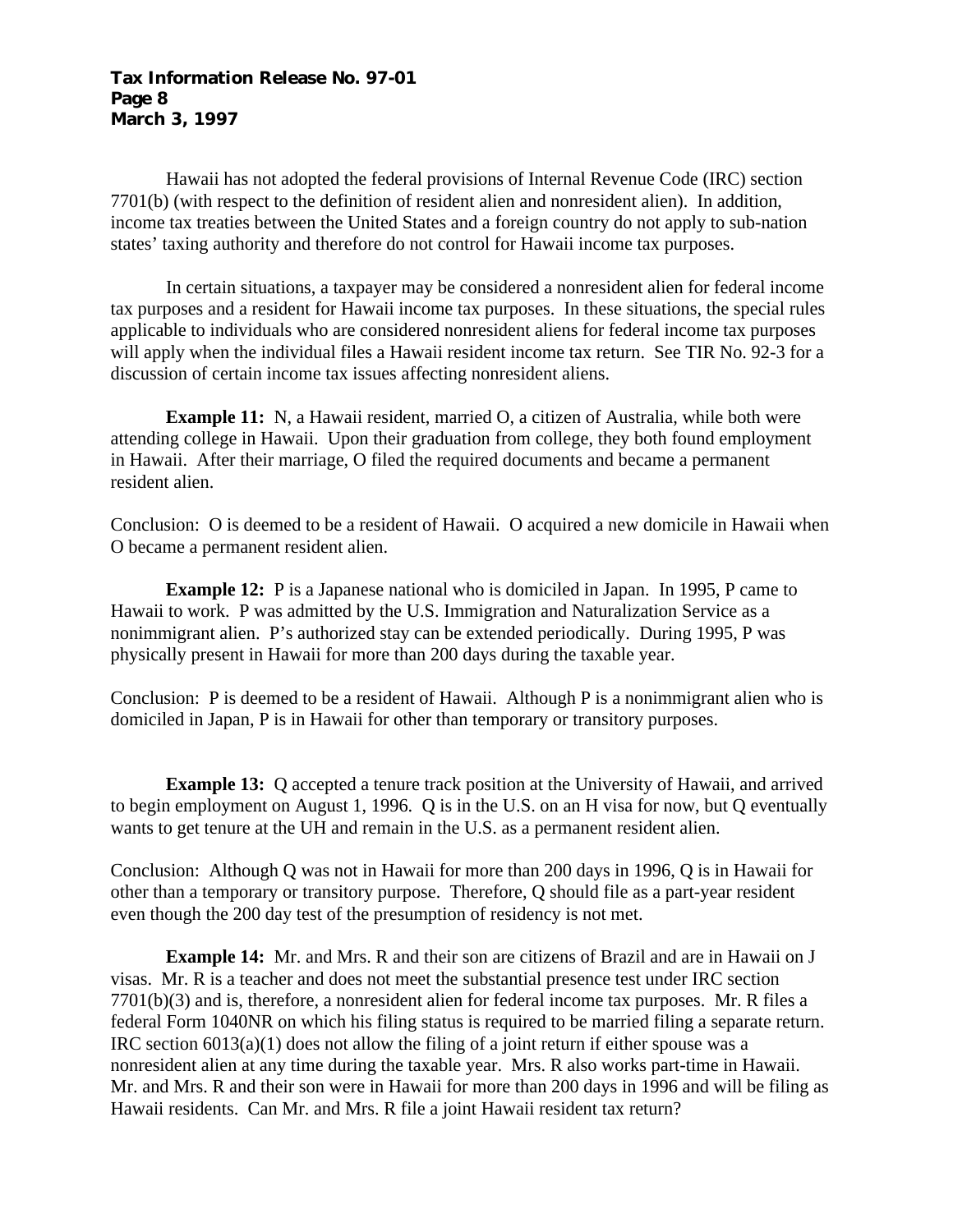## **Tax Information Release No. 97-01 Page 9 March 3, 1997**

Conclusion: Section 235-93, HRS, provides that a husband and wife, having that status for purposes of the IRC and entitled to make a joint federal return for the taxable year, may make a single return jointly of taxes under this chapter for the taxable year. Hawaii has adopted the provisions of IRC section 6013(a)(1) through section 18-235-93(a)(2), HAR. IRC section  $6013(a)(1)$  provides that no joint return shall be made if either the husband or the wife at any time during the taxable year is a nonresident alien. Accordingly, Mr. and Mrs. R cannot file a joint Hawaii tax return. Mr. and Mrs. R must each file separate Hawaii resident tax returns.

**Example 15:** The facts are the same as stated in Example 14. Can Mr. R claim his son as his dependent on his Hawaii resident tax return?

Conclusion: Section 235-54, HRS, provides that the number of personal exemptions an individual may claim is in part determined by ascertaining the number of personal exemptions that the individual may lawfully claim under IRC section 151. IRC section 873(b)(3), limits a nonresident alien individual to claim, under IRC section 151, a single deduction for personal exemption unless the taxpayer is a resident of a contiguous country or a national of the United States. IRC section 152(b)(3) further states that the term "dependent," for purposes of determining personal exemptions under IRC section 151, does **not** include any individual who is not a citizen or national of the United States unless such individual is a resident of the United States of country contiguous to the United States. For federal income tax purposes, Mr. R cannot claim his son as a dependent since his son is not a U.S. citizen, U.S. national, resident alien or resident of a country contiguous to the United States. Accordingly, Mr. R cannot claim his son as a dependent on his Hawaii resident tax return.

**Example 16:** The facts are the same as stated in Example 14. Can Mr. R claim the standard deduction on his Hawaii resident tax return?

Conclusion: IRC section  $63(c)(6)$ , which Hawaii adopts through section  $235-2.4(a)$ , HRS, provides that a nonresident alien individual cannot claim the standard deduction. Accordingly, Mr. R cannot claim the standard deduction on his Hawaii resident tax return. Mr. R must itemize any allowable deductions.

**Example 17:** Mr. and Mrs. S are in Hawaii on H visas. Mr. S is a college professor. Mr. S meets the federal substantial presence test but files a federal Form 1040NR to claim the treaty benefits which exclude his wages as a professor from federal taxation for two years. Mr. and Mrs. S were in Hawaii for more than 200 days in 1996 and will be filing as Hawaii residents. Will the treaty also exclude Mr. S's wages from Hawaii taxation?

Conclusion: The provisions of income tax treaties are between the United States and the foreign country. Income tax treaties are designed to protect taxpayers from double and discriminating taxation by either treaty country, and normally do not preempt state tax laws. Accordingly, the treaty has no effect on Hawaii Income Tax Law and Mr. S's wages as a professor are subject to Hawaii income tax.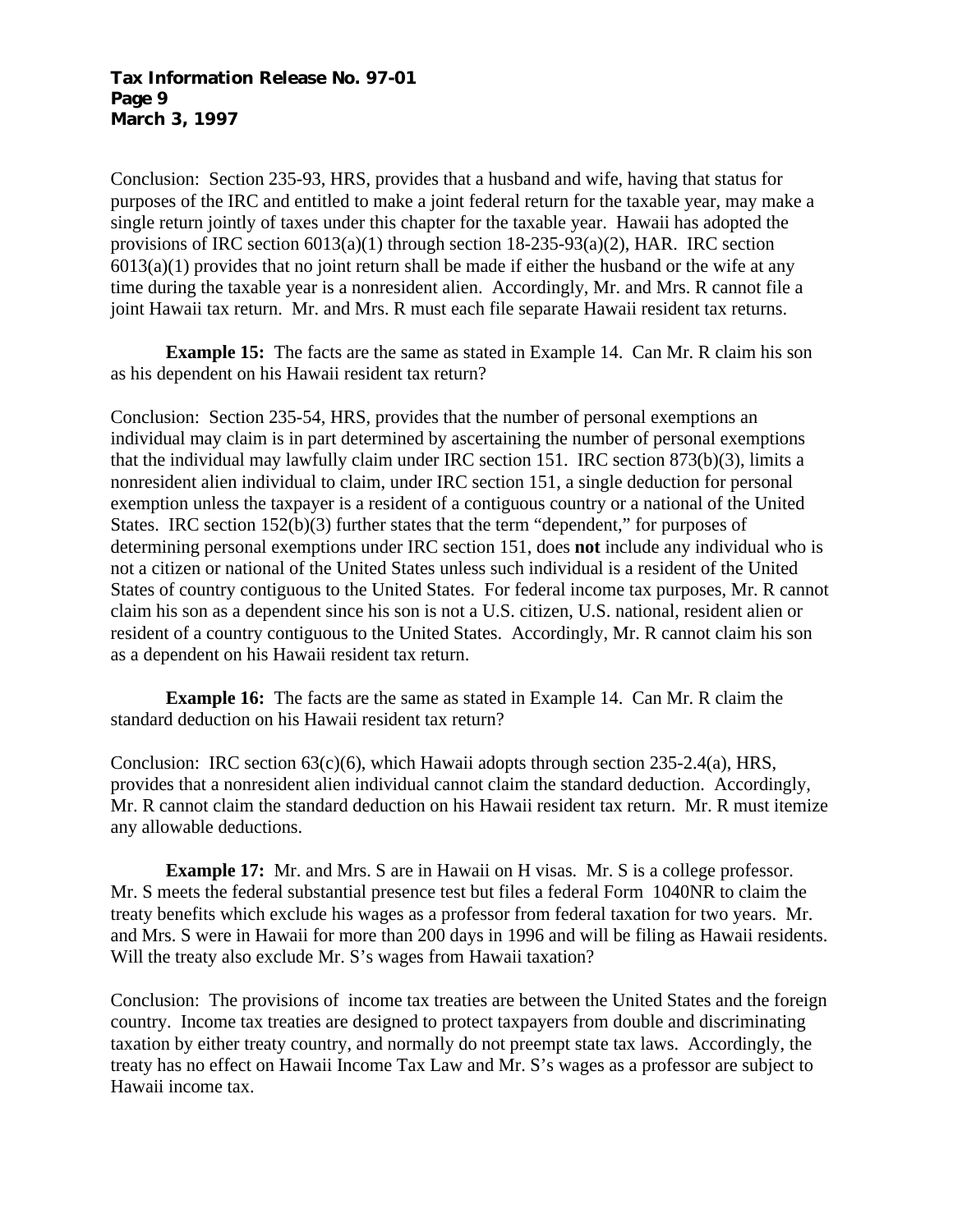#### **Tax Information Release No. 97-01 Page 10 March 3, 1997**

## **VI. Amendment Pursuant to Act 187, SLH 1996**

Section 235-55, HRS, allows a resident individual taxpayer to claim a credit for income tax paid to another state or to a foreign country when the taxpayer is taxed by Hawaii on worldwide income and is also subject to income tax in such other jurisdiction. Section 235-93, HRS, provides that a husband and wife who are entitled to file a joint federal return may file a joint Hawaii resident return whether or not both husband and wife are Hawaii residents, however, they will be taxed on worldwide income.

Act 187, SLH 1996, amended section 235-55, HRS, to clarify that the credit for income tax paid to another state or to a foreign country is allowed to a husband and wife filing a joint Hawaii resident return (whether or not both are Hawaii residents) since section 235-93, HRS, provides that they are taxed by Hawaii on worldwide income. The discussion in TIR Nos. 90-3 and 90-10 relating to the credit under section 235-55, HRS, not being allowed for the nonresident spouse even if a joint Hawaii resident return is filed is superseded by Act 187, SLH 1996.

Pro of toguitaux RAY K. KAMIKAWA Director of Taxation

HRS Sections Explained: HRS [235-1,](#page-5-0) [235-2.4\(a\),](#page-18-0) [235-54, 235-55,](#page-45-0) [235-93](#page-59-0)

Rules Sections Explained: [18-235-1,](#page-3-0) [18-235-93\(a\)\(2\)](#page-94-0)

TIR Nos[. 90-3,](#page-0-0) [90-10,](#page-0-1) and [92-3](#page-0-2) are all supplemented. TIR Nos[. 90-3 a](#page-0-0)nd [90-10 a](#page-0-1)re superseded in part.

TIR-96D.FNL